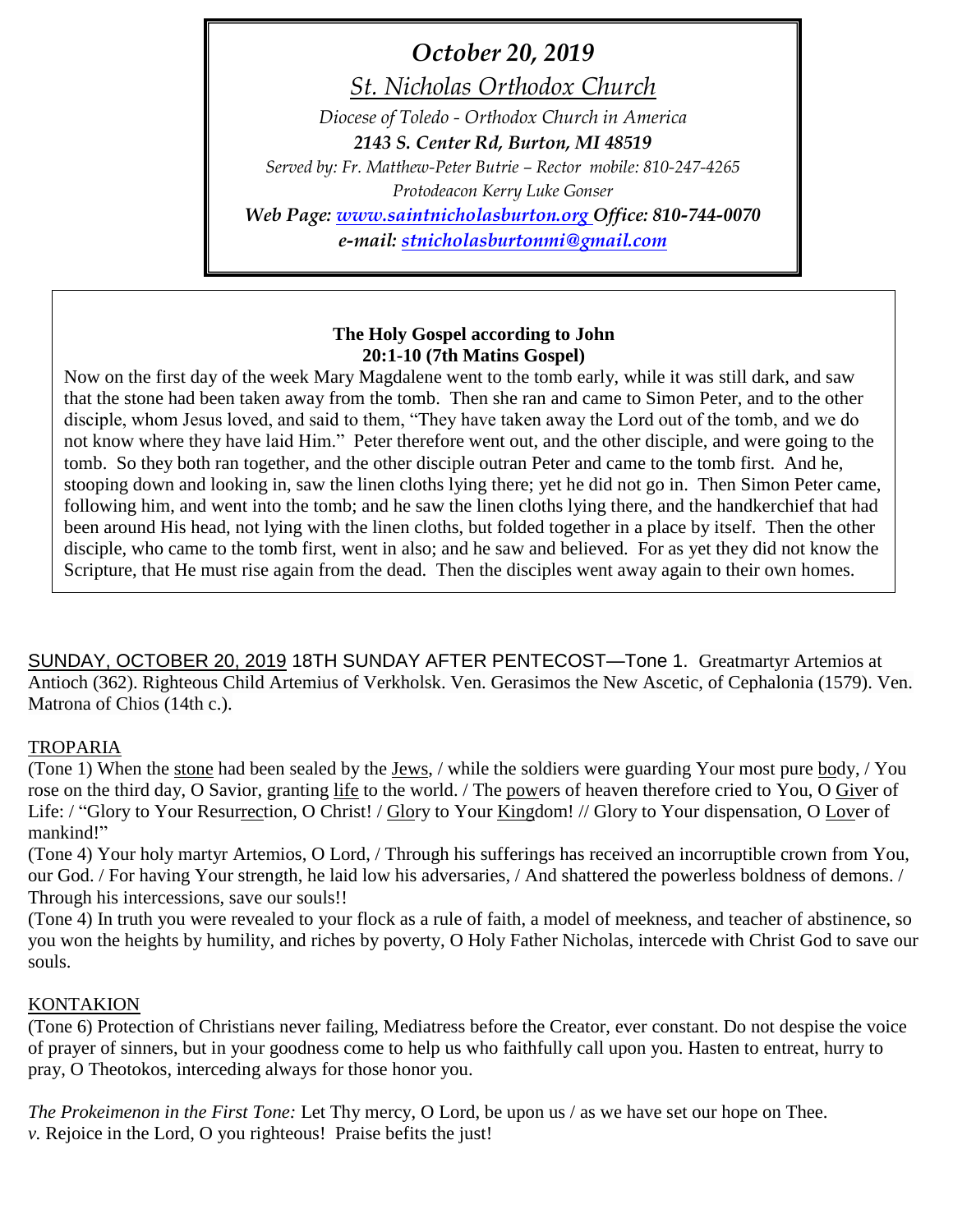THE READING FROM THE SECOND EPISTLE OF PAUL TO THE CORINTHIANS (9:6-11) Brethren: I say this: he who sows sparingly will also reap sparingly, and he who sows bountifully will also reap bountifully. Each one must do as he has made up his mind, not reluctantly or under compulsion, for God loves a cheerful giver. And God is able to provide you with every blessing in abundance, so that you may always have enough of everything and may provide in abundance for every good work. As it is written, "He scatters abroad, he gives to the poor; his righteousness endures forever." He who supplies seed to the sower and bread for food will supply and multiply your resources and increase the harvest of your righteousness. You will be enriched in every way for great generosity, which through us will produce thanksgiving to God.

# *Alleluia, Tone 1*

- *v:* God gives vengeance unto me, and subdues people under me.
- *v:* He magnifies the salvation of the King and deals mercifully with David, His anointed, and his seed forever.

THE HOLY GOSPEL ACCORDING TO LUKE (8:26-39) At that time Jesus arrived at the country of the Gerasenes, which is opposite Galilee. And as he stepped out on land, there met him a man from the city who had demons; for a long time he had worn no clothes, and he lived not in a house but among the tombs. When he saw Jesus, he cried out and fell down before him, and said with a loud voice, "What have you to do with me, Jesus, Son of the Most High God? I beseech you, do not torment me." For he had commanded the unclean spirit to come out of the man. (For many a time it had seized him; he was kept under guard, and bound with chains and fetters, but he broke the bonds and was driven by the demon into the desert.) Jesus then asked him, "What is your name?" And he said, "Legion"; for many demons had entered him. And they begged him not to command them to depart into the abyss. Now a large herd of swine was feeding there on the hillside; and they begged him to let them enter these. So he gave them leave. Then the demons came out of the man and entered the swine, and the herd rushed down the steep bank into the lake and were drowned. When the herdsmen saw what had happened, they fled, and told it in the city and in the country. Then people went out to see what had happened, and they came to Jesus, and found the man from whom the demons had gone, sitting at the feet of Jesus, clothed and in his right mind; and they were afraid. And those who had seen it told them how he who had been possessed with demons was healed. Then all the people of the surrounding country of the Gerasenes asked him to depart from them; for they were seized with great fear; so he got into the boat and returned. The man from whom the demons had gone begged that he might be with him; but he sent him away, saying, "Return to your home, and declare how much God has done for you." And he went away, proclaiming throughout the whole city how much Jesus had done for him.

# **COMMUNION HYMN**

Praise the Lord from the heavens! Praise Him in the highest! Alleluia, Alleluia, Alleluia!

As we stand in the early weeks of the new Church Year we have a renewed opportunity to pledge ourselves as followers of Christ through our annual financial pledge. This pledge is our way of saying "thank you" to God for all He has given to us. It is not only by words but by deeds, from our very substance that we must offer ourselves to God. All that we have is given to us by the Lord, and it is our sacred duty to utilize what we have—our time, our talent, our resources, our very lives—for what St. Paul calls the "building up of the Body of Christ."

Pledging is a visible expression of our commitment to Jesus as the Lord and Master of our lives. Pledging is not a rule or a law. Rather it is a challenge to all of us from our Lord to share in his work. Pledging gives us the opportunity to commit a part of our financial resources to the work of the Church. Pledging allows us to make a sincere expression of our faith and love for our Lord and His Church. Pledging allows us to practice Financial Stewardship by providing the tool to help us to make responsible decisions about the money we have and our duty as Christian Stewards.

Pledging based on Proportional Giving or Percentage Giving will allow all of us to give proportionally to what we have been given by God. Percentage Giving means to determine what part or percent of our total income we will give as our "First Portion Gift" to God in support of the work of His church, as an act of gratitude and thanks for all He has done and continues to do for us and for the life of the world.

Your Stewardship provides the foundations for our parish ministries and our efforts in meeting the formidable challenges that promote the spreading of Christ's Word and our Orthodox Faith.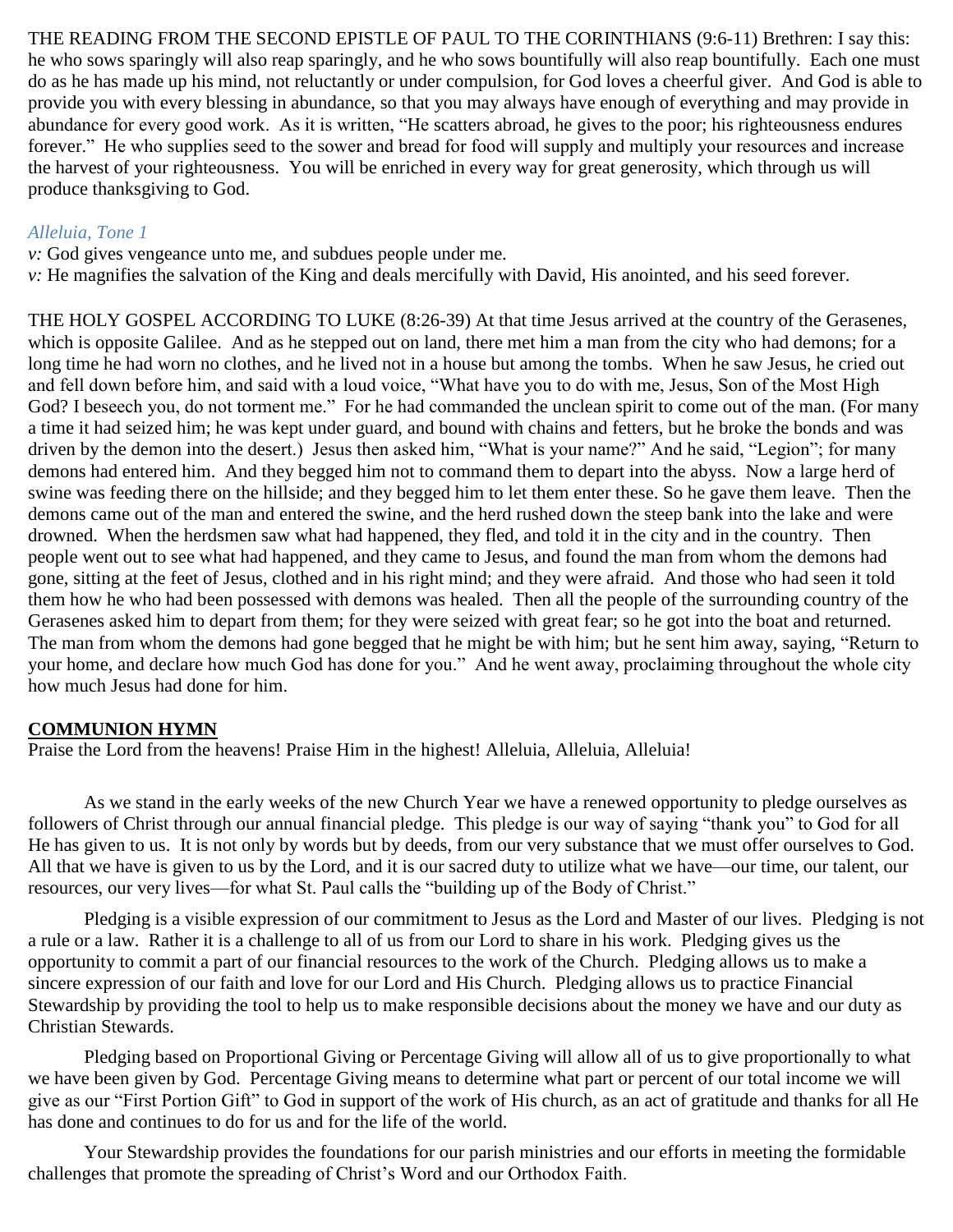### **Pledge cards for 2020 will be available soon.**

"I say this: he who sows sparingly will also reap sparingly, and he who sows bountifully will also reap bountifully. Each one must do as he has made up his mind, not reluctantly or under compulsion, for God loves a cheerful giver. And God is able to provide you with every blessing in abundance, so that you may always have enough of everything and may provide in abundance for every good work. As it is written, "He scatters abroad, he gives to the poor; his righteousness endures forever." He who supplies seed to the sower and bread for food will supply and multiply your resources and increase the harvest of your righteousness. You will be enriched in every way for great generosity, which through us will produce thanksgiving to God." **St. Paul**

October 20, 2019

### **CANDLE INTENTIONS FOR THE HEALTH AND BLESSINGS OF**

Mary, Angelo, Helen & Alex **Alex** Alex **Alex Alex Alex Alex & Magda Popoff** God's blessings for good health to all of our grandkids  $\&$  their parents Angelo  $\&$  Christine Good health for Angelo & Helen Popoff, Phil Brown, Calvin Conrad & Connie Maxim Angelo & Christine Fr. Tom, Fr. Paul, Fr. Joe, Fr. Anthony, Matushka Rose Marie, Joan, Peggy, Bob, Angelo, Christine, Dorothy, Anna, Alex, Irene, Allen, Deborah, Luba, Kosta, Stojan, Mira, Bosa, Christopher, Allison, Calvin, Jeanette, Nicholas, Margaret, Joseph, Ted, Marlene, Gladys, my family and friends Joe Tome Special Intention Joe Tome

### **CANDLE INTENTIONS FOR BLESSED REPOSE**

Peter Popoff & Nick Branoff **Alex & Magda Popoff** Alex & Magda Popoff Matushka Marilyn Beronja (newly departed) Joe Tome Lewis Elieff~Memory Eternal (10 yrs.) His family Blessed Repose for our sweet grandson Andrew Angelo & Christine

းကြီး ပညာပြင် ပညာပြင် ပညာပြင် ပညာပြင် ပညာပြင် ပညာပြင် ပညာပြင် ပညာပြင် ပညာပြင် ပညာပြင် ပညာပြင် ပညာပြင် ပညာပြင်

**WELCOME** all our friends and visitors. Please join us in our fellowship hall for coffee, donuts & fellowship.

**WELCOME** Fr. Jarrod Russell (who arrived last week) to Assumption Church.

**SMALL COMPLINE AND EXPLORING OUR FAITH** teaching and discussion on October 22<sup>nd</sup>, 6 pm at St. George. "Come deepen your faith with prayer, fellowship as we not only PRACTICE but also EXPLORE our faith! We will explore the role of the Holy Spirit in our lives, our relationships with others and in everything that we do! Hope to pray, fellowship and EXPLORE with you!" Father Deacon Michael. [frdnmike@gmail.com](mailto:frdnmike@gmail.com)

**THE BEGINNING & THE END** Fr. Gabriel will be giving a lecture series about creation, giving an Orthodox understanding of creation and the end of the world. The classes will be at St. Mary Magdalene Oct. 23, 30 & Nov. 6 at 6:30. Archbishop Alexander will be the speaker for the last session on Nov.  $6<sup>th</sup>$ . More details are on the flyer in the parish hall.

**TRUNK OR TREAT** will be hosted by Assumption October 26<sup>th</sup>, 6 pm-8 pm. See the flyer in the parish hall for more information.

**THE ANNUAL ELECTION** will take place on Sunday, November 3<sup>rd</sup>. As of today the nominees for parish council are: Paul Brayan, Phil Brown, Bob Steiner. The nominees for auditor are Lucy Hogg & Cathy Steiner. Absentee ballots will be available in the office on October  $21^{st}$ .

**COFFE HOUR** volunteers are needed for November. There is a signup sheet outside the kitchen window. Please commit to helping out so we can continue having this social time together.

# **OUR CHARITY MINISTRIES**